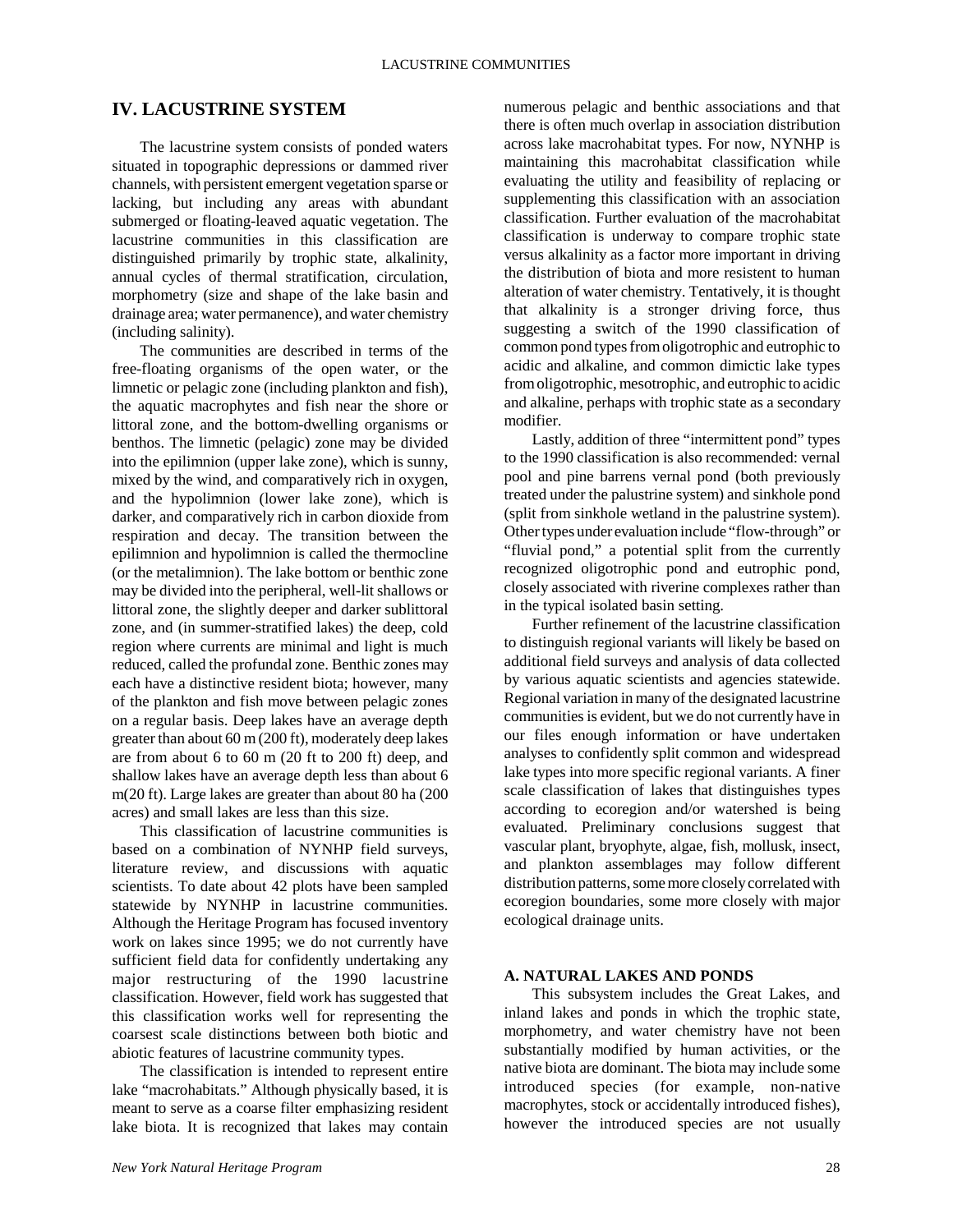dominant in the lake or pond community as a whole.

**1. Great Lakes deepwater community:** the open water community in any of the Great Lakes. In general, the Great Lakes are summer-stratified monomictic lakes: they usually do not freeze over in winter, they are mixed and isothermal in winter, and stratified in summer. One exception is that portions of eastern Lake Erie, along the New York shores, freeze over quite frequently. These lakes are primarily mesotrophic with eutrophic nearshore areas. Specialized habitats include nearshore fluvial deposits, deepwater reefs and trenches. The Great Lakes are distinguished from inland summer-stratified monomictic lakes because of their size and access to estuarine biota through the St. Lawrence River and Welland Canal. Lake Champlain is similar to this lake type, however, is classified as a summer-stratified monomictic lake.

Characteristic fishes of the epilimnion include alewife (*Alosa pseudoharengus*), rainbow smelt (*Osmerus mordax*), yellow perch (*Perca flavescens*), white sucker (*Catostomus commersoni*), lake chub (Couesius plumbeus), lake trout (*Salvelinus namaycush*), Atlantic salmon (*Salmo salar*), lake sturgeon (*Acipenser fulvescens*), lake herring (*Coregonus artedii*), deepwater sculpin (*Myxocephalus thompsoni*), and walleye (*Stizostedion vitreum*).

Characteristic fishes of the hypolimnion also include slimy sculpin (*Cottus cognatus*), and round whitefish (*Prosopium cylindraceum*). Other characteristic fishes include cisco (*Coregonus artedii*), lake whitefish (*Coregonus clupeaformis*), sea lamprey (*Petromyzon marinus*), quillback (*Carpiodes cyprinus*), white bass (*Morone chrysops*), burbot (*Lota lota*), emerald shiner (*Notropis atherinoides*), mooneye (*Hiodon tergisus*), and silver chub (*Hybopsis storeriana*). Two introduced salmonids that are now common in Lake Ontario are coho salmon (*Oncorhynchus kisutch*), and chinook salmon (*O. tshawytscha*).

A diverse set of diving birds use this community as a staging area during fall migration, and include oldsquaw (*Clangula hyemalis*), common goldeneye (*Bucephala clangula*), scaup (*Aythya* sp.), redhead (*Aythya americana*), bufflehead (*Bucephala albeola*), canvasbacks (*Aythya valisneria*), and scoters (*Melanitta* spp.).

Characteristic invertebrates include the oligochaetes *Potamothrix* sp., and *Aulodrilus* sp. Characteristic plankton include diatoms, green algae, dinoflagellates, flagellates, cladocerans, and, in the profundal zone, the zooplankton *Pontoporeia hoyi* and *Mysis relicta.*

New York's share of the Great Lakes has been significantly polluted and modified by introductions of non-native species; some introductions have resulted from migrations through the Welland and Erie canals. Exotic fishes of Lake Ontario include rudd (*Scardinus erythrophthalmus*), bluebacked herring (*Alosa aeativalis*), and round goby (*Negobius melanostomus*). Many of the formerly common native fish have apparently disappeared from Lake Erie or Lake Ontario including blue pike (*Stizostedion vitreum glaucum*), bloater (*Coregonus hoyi*), kiyi (*C. kiyi*), shortnose cisco (*C. reighardi*), shortjaw cisco (*C. zenithicus*), and spoonhead sculpin (*Cottus ricei*).

*Distribution:* restricted to the Great Lakes Plain ecozone.

*Rank:* G2G3 S1S2 *Revised:* 2001

*Examples:* Lake Ontario; Lake Erie.

*Sources:* Berg 1963; Croskery 1995; C. L. Smith 1985; U.S. Fish and Wildlife Service 1992.

**2. Great Lakes aquatic bed:** the aquatic community of the protected shoals of the Great Lakes or Lake Champlain that occur in quiet bays that are protected from extreme wave action by islands, shoals or barrier bars, and typically support large areas of "weeds" or aquatic macrophytes. These bays may freeze over in winter and become inversely stratified. They are warm, mesotrophic and alkaline. Substrate can vary among sand, silt, muck, and rock. Two variants are known: classical "aquatic beds" with abundant macrophytes and sparsely-vegetated or unvegetated bays.

This community serves as a spawning and nursery habitat for a wide variety of warmwater fishes. Characteristic fishes in the aquatic bed include pickerel (*Esox americanus*), threespine stickleback (*Gasterosteus aculeatus*), longnose gar (*Lepisosteus osseus*), bluegill (*Lepomis macrochirus*), largemouth bass (*Micropterus salmoides*), Iowa darter (*Etheostoma exile*), tadpole madtom (*Noturus gyrinus*), muskellunge (*Esox masquinongy*), white perch (*Morone americana*), white sucker (*Catostomus commersoni*), smallmouth bass (*Micropterus dolomieu*), brown bullhead (*Ameiurus nebulosus*), northern pike (*Esox lucius*), and common carp (*Cyprinus carpio*). Goldfish (*Carassius auratus*) is an introduced fish that is well-established in Great Lakes aquatic beds.

This community serves as feeding and resting habitat for dabbling ducks and other waterfowl during spring and fall migration, and also as an overwintering ground. Other characteristic fauna include a diverse mollusk assemblage, bryozoans, ostrocods, and cyclopoid copepods.

Characteristic macrophytes include the algae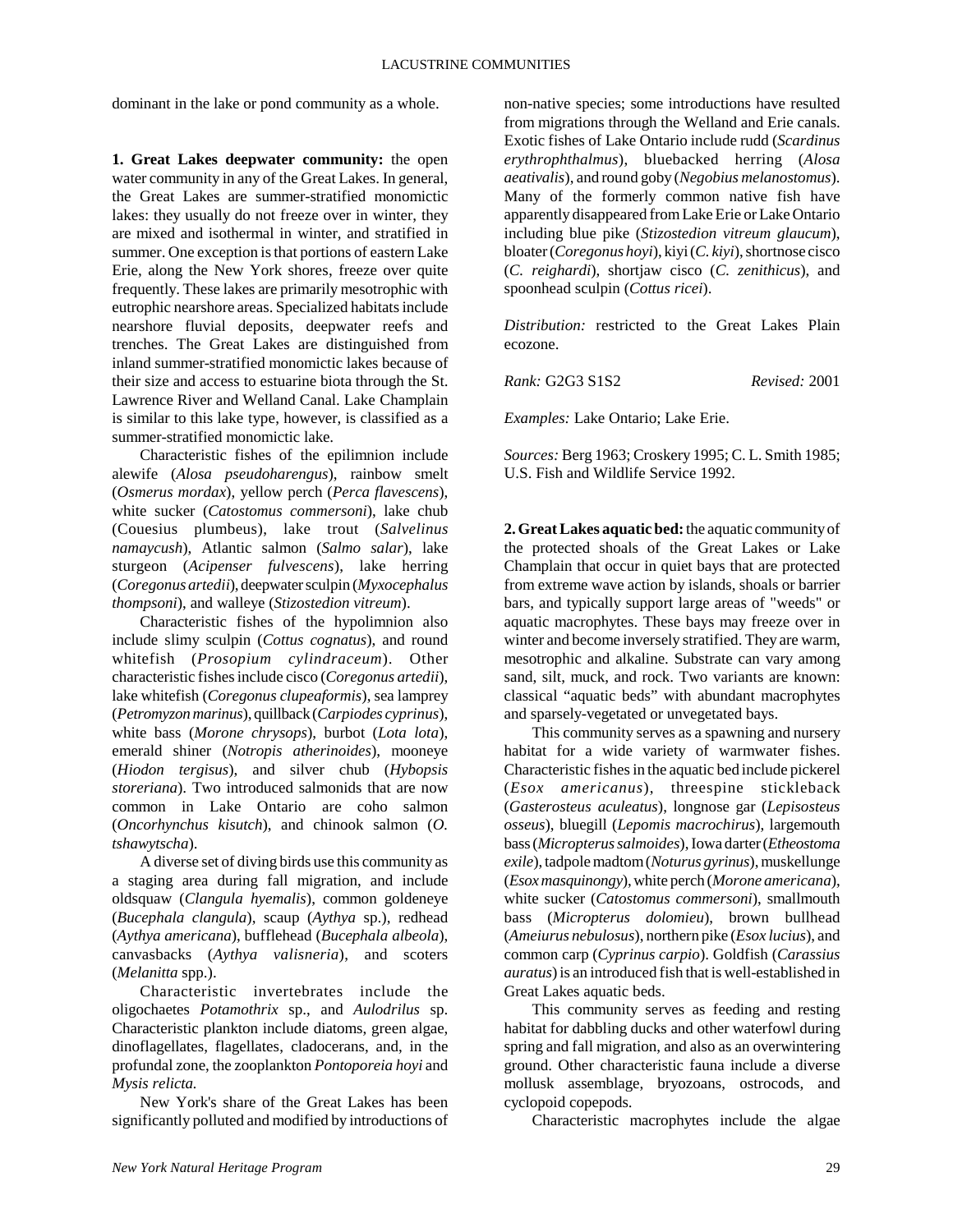*Cladophora* and *Chara*, tape grass (*Vallisneria americana*), pondweeds (*Potamogeton richardsonii, P. pectinatus, P. gramineus, P. pusillus, P. freisii*), naiad (*Najas flexilis*), horned pondweed (*Zannichellia palustris*), water stargrass (*Heteranthera dubia*), coontail (*Ceratophyllum demersum*), waterweed (*Elodea canadensis*), duckweed (*Lemna trisulca*), and bladderwort (*Utricularia vulgaris*). Additional species in Lake Champlain examples include water-plantain (*Alisma gramineum*), pondweeds (*Potamogeton zosteriformis, P. natans, P. perfoliatus, P. spirillus*), white water-crowfoot (*Ranunculus trichophyllus*), and quillwort (*Isoetes tuckermannii*). Common exotic plants include Eurasian water milfoil (*Myriophyllum spicatum*) and curly pondweed (*Potamogeton crispus*). Growth of *Cladophora* has been related to point sources of nutrient enrichment, especially phosphorus enrichment.

*Distribution:* restricted to the Great Lakes Plain ecozone and Lake Champlain Valley of the Adirondack ecozone, in direct association with the Great Lakes (including downstream along the Saint Lawrence River to Chippewa Bay) and Lake Champlain.

## *Rank:* G4 S3

*Examples:* Irondequoit Bay, Monroe County; North Pond, Oswego County; Chippewa Bay, St. Lawrence County; Braddock Bay, Monroe County; Sodus Bay, Wayne County; Kings Bay, Clinton County.

*Sources:* Clausen 1940; NYNHP field surveys.

**3. Great Lakes exposed shoal:** the aquatic community of the shallow littoral zone of the Great Lakes that occurs along windswept shores that are exposed to wave action, typically associated with islands and points. The lake substrate may be sandy, gravelly, cobbly, bouldery, or with submerged bedrock outcrops.

Characteristic fishes include stonecat (*Noturus flavus*), freshwater drum (*Aplodinotus grunniens*), mottled sculpin (*Cottus bairdi*), lake chub (*Couesius plumbeus*), muskellunge (*Esox masquinongy*), and a diversity of minnows and small fish such as river redhorse (*Moxostoma carinatum*), greater redhorse *(M. valenciennesi*), channel darter (*Perca copelandi*), and pugnose shiner (*Notropis anogenus*). Lake sturgeon (*Acipenser fulvescens*) was once abundant in shoal waters in the Great Lakes, has declined sharply, but should recover.

Cormorant (*Phalacrocorax* sp.) is a characteristic bird. Zebra mussels (*Dreissena polymorpha*) have become abundant in this community.

Aquatic macrophytes are uncommon and include

milfoil (*Myriophyllum* sp.) and coontail (*Ceratophyllum* sp.). The alga *Cladophora* grows on rocks in the wave zone; growth of *Cladophora* has been related to point sources of nutrient enrichment, especially phosphorus enrichment. More data on this community are needed.

*Distribution:* restricted to the Great Lakes Plain ecozone in direct association with the Great Lakes (including downstream along the Saint Lawrence River to about American Island).

*Rank:* G4 S4 *Revised:* 2001

*Examples:* Indian Chief Shoal, St. Lawrence County; Dana Point Shoals, St. Lawrence County; Gull Shoal, Jefferson County; Upper Shoal, Jefferson County.

*Sources:* Knutson et al. 1990; C. L. Smith 1985; NYNHP field surveys.

**4. Bog lake:** the aquatic community of a dystrophic lake that typically occurs in a small, shallow basin (e.g., a kettehole) that is protected from wind and is poorly drained. These lakes occur in areas with non-calcareous bedrock or glacial till; many are fringed or surrounded by a floating mat of vegetation (in New York usually either bog or poor fen). Characteristic features of a dystrophic lake include the following: murky water that is stained brown, with low transparency; water that is low in plant nutrients (especially low in calcium), with naturally low pH (less than 5.4); and the lake may have oxygen deficiencies in deeper water (the profundal zone). The lack of calcium blocks bacterial action, reducing the rate of decay of organic matter with subsequent accumulation of peat or muck sediments. Colloidal and dissolved humus material reduces transparency and increases acidity of the water.

Species diversity in bog lakes is low in all types of aquatic organisms (phytoplankton, macrophytes, zooplankton, zoobenthos, and fish); many bog lakes have no fish at all. The abundance of each species present is also low in all types of organisms, except for aquatic macrophytes and peat mosses (*Sphagnum* spp.) along the edge of the bog mat.

A characteristic fish is brown bullhead (*Ameiurus nebulosus*). Characteristic invertebrates include larvae of midges (*Chironomus* spp.) and phantom midges (*Chaoborus* spp.) in the benthos. Other characteristic invertebrates may include the amphipod *Hyallela azteca*, the mollusks *Musculium* sp. and *Ferresia californica,* and the midges *Tribelos* sp., *Phaenopsectra* sp., and *Zalutschia* sp.

Characteristic macrophytes include water-shield (*Brasenia schreberi*), white water-lily (*Nymphaea*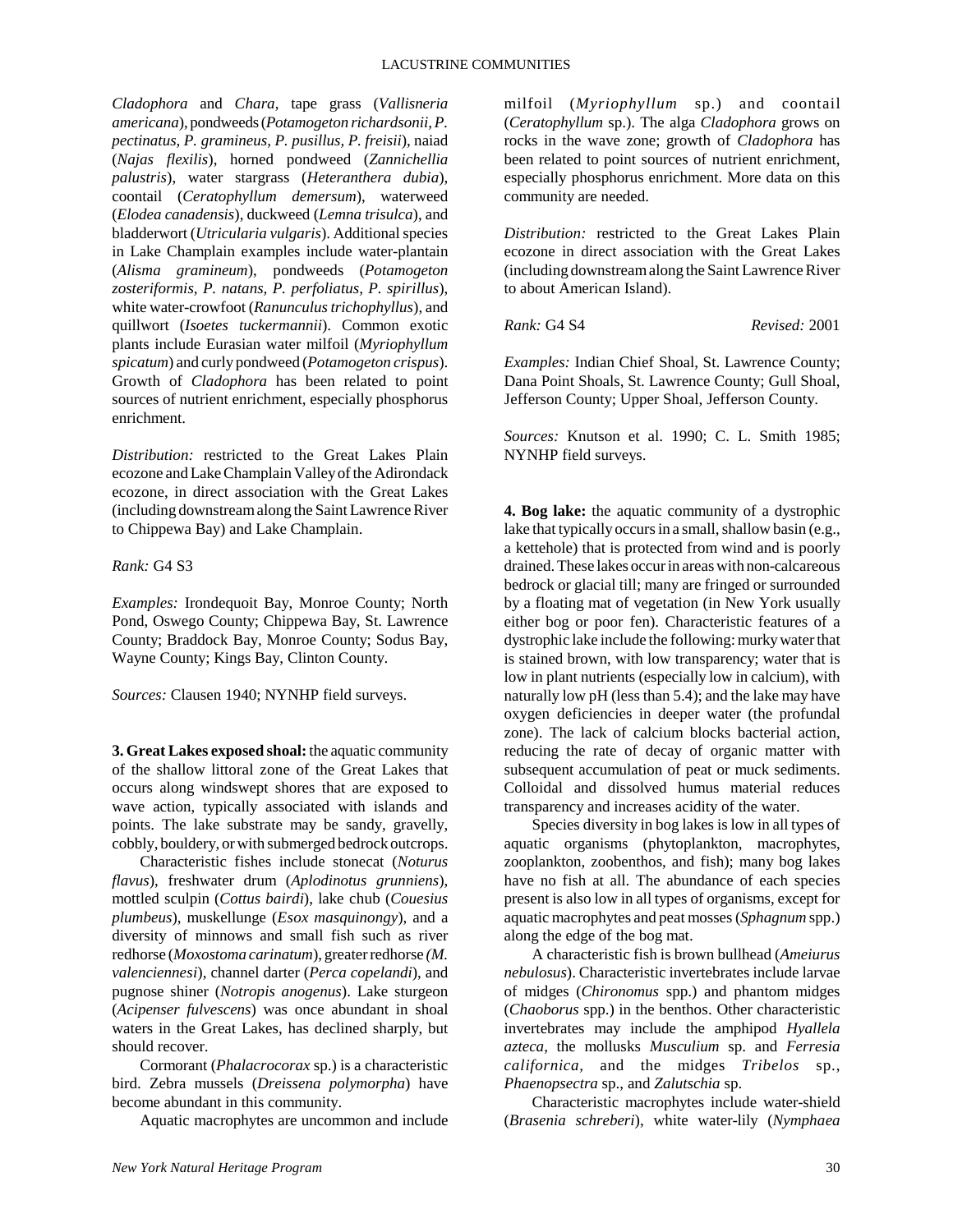*odorata*), yellow pond-lily (*Nuphar luteum* ssp. *pumilum*, and *N. luteum* ssp. *variegatum*), bladderworts (*Utricularia vulgaris, U. geminiscapa, U. purpurea*), pondweeds (*Potamogeton epihydrus, P. oakesianus*), burreeds (*Sparganium fluctuans, S. angustifolium*), and clubrush (*Scirpus subterminalis*). Characteristic zooplankton may include the rotifers Keratella sp. and Brachionus sp.

A common feature of bog lakes is the development of a false bottom at a depth of about 0.3 to 0.9 m (1 to 3 ft) below the surface. The false bottom is composed of colloidal material and dissolved humus held in suspension that appears to be a more or less continuous bottom. When disturbed, the suspended material quickly clouds the upper layer of clear water, then slowly settles when the water becomes quiet again. Occasionally bog lakes become meromictic or chemically stratified; the chemical gradient supercedes the usual stratification by temperature. Up to four ecoregional variants (Northern Appalachian, Alleghany Plateau, Great Lakes and Lower New England types) are suspected to differ in dominant and characteristic vascular plants and insects. More data on ecoregional variants are needed.

*Distribution:* sparsely scattered throughout New York State north of the coastal lowlands ecozone; especially common in the Adirondacks.

*Rank:* G4 S3 *Revised:* 2001

*Examples:* Spring Pond, Franklin County; Pink Pond, Franklin County; Rolley Pond, Franklin County; Mud Lake, Rensselaer County; Hosford Pond, Rensselaer County; Joyce Bog, Oneida County; Louisa Pond, Ulster County; Emmons Pond, Delaware County.

*Sources:* Clausen 1940; Cole 1975; Maitland 1978; NYNHP field surveys.

**5. Oligotrophic dimictic lake:** the aquatic community of a nutrient-poor lake that typically occurs in a deep, steeply-banked basin. These lakes are dimictic: they have two periods of mixing or turnover (spring and fall), they are thermally stratified in the summer, and they freeze over and become inversely stratified in the winter. A name change and slight conceptual change to acidic dimictic lake is being evaluated.

Characteristic features of an oligotrophic lake include the following: blue or green water that is clear, with high transparency (Secchi disk depths of 4 to 8 m); water low in plant nutrients (especially low in nitrogen, also low in calcium); low primary productivity (inorganic carbon fixed = 7 to 25 g/m<sup>2</sup>/yr); lake sediments that are low in organic matter (usually consisting of stones and inorganic silt); epilimnion volume that is relatively small compared with hypolimnion; and an abundance of oxygen all year, in all strata. Alkalinity is typically low (less than 12.5 mg/l calcium carbonate).

Profundal and pelagic species assemblages are usually well developed. The profundal benthos includes many species, but the abundance of each species is very low. Characteristic fishes are warmwater species such as smallmouth bass (*Micropterus dolomieui*), redbreast sunfish (*Lepomis auritus*), pumpkinseed (*Lepomis gibbosus*), rock bass (*Ambloplites rupestris*), and yellow perch (*Perca flavescens*) in shallow areas, and coldwater species such as lake trout (*Salvelinus namaycush*) and round whitefish (*Prosopium cylindraceum*) in deep water, and either slimy sculpin (*Cottus cognatus*) or mottled sculpin (*C. bairdi*). Shiners and minnows are often diverse. Brown trout (*Salmo trutta*) and rainbow trout (*S. gairdneri*) are commonly introduced.

Characteristic mollusks may include the clams eastern lampmussel (*Lampsilis radiata*), eastern elliptio (*Elliptio complanata*), and eastern floater (*Pyganodon cataracta*), and the snails ramshorn snail (*Heliosoma trivolvis*), physid snail (*Physa heterostropha*), amnicolas (*Amnicola* spp.), and mystery snail (*Campeloma decisum*).

Characteristic profundal invertebrates include midge larvae such as *Tanytarsus*; in contrast to bog lakes, oligotrophic lakes usually lack phantom midges (*Chaoborus* spp.). Other characteristic and dominant invertebrates may include alderfly (*Sialis* sp.), the midges *Procladious* sp. and *Heterotrissocladius* sp., the mayfly *Stenonoma* sp., caddisflies (Trichoptera), and oligochaetes (Oligochaeta).

Phytoplankton and zooplankton also have many species, with low abundance; characteristic phytoplankton include desmids (*Staurastrum* spp.), chrysophytes (*Dinobryum* spp.), the diatoms *Tabellaria, Cyclotella,* and *Asterionella.* Characteristic zooplankton may include cladocerans, rotifers, copepods, scuds, cyclopoids, and *Daphnia* spp.

In the Adirondacks, this community provides habitat for the common loon (*Gavia immer*).

Characteristic macrophytes include small rosetteleaved aquatics that are restricted to shallow bottoms from 1 to 3 m (3 to 10 ft) deep. Characteristic rosetteleaved aquatics include pipewort (*Eriocaulon aquaticum*), water lobelia (*Lobelia dortmanna*), and quillworts (*Isoetes echinospora* ssp. m*uricata, I. lacustris*). Other characteristic vascular plants include milfoils (*Myriophyllum alterniflorum, M. tenellum*), bladderworts (*Utricularia purpurea, U. resupinata*), mud purslane (Elatine minima), creeping buttercup (*Ranunculus reptans*), pondweeds (*Potamogeton robbinsii, P. gramineus, P. perfoliatus*), and tapegrass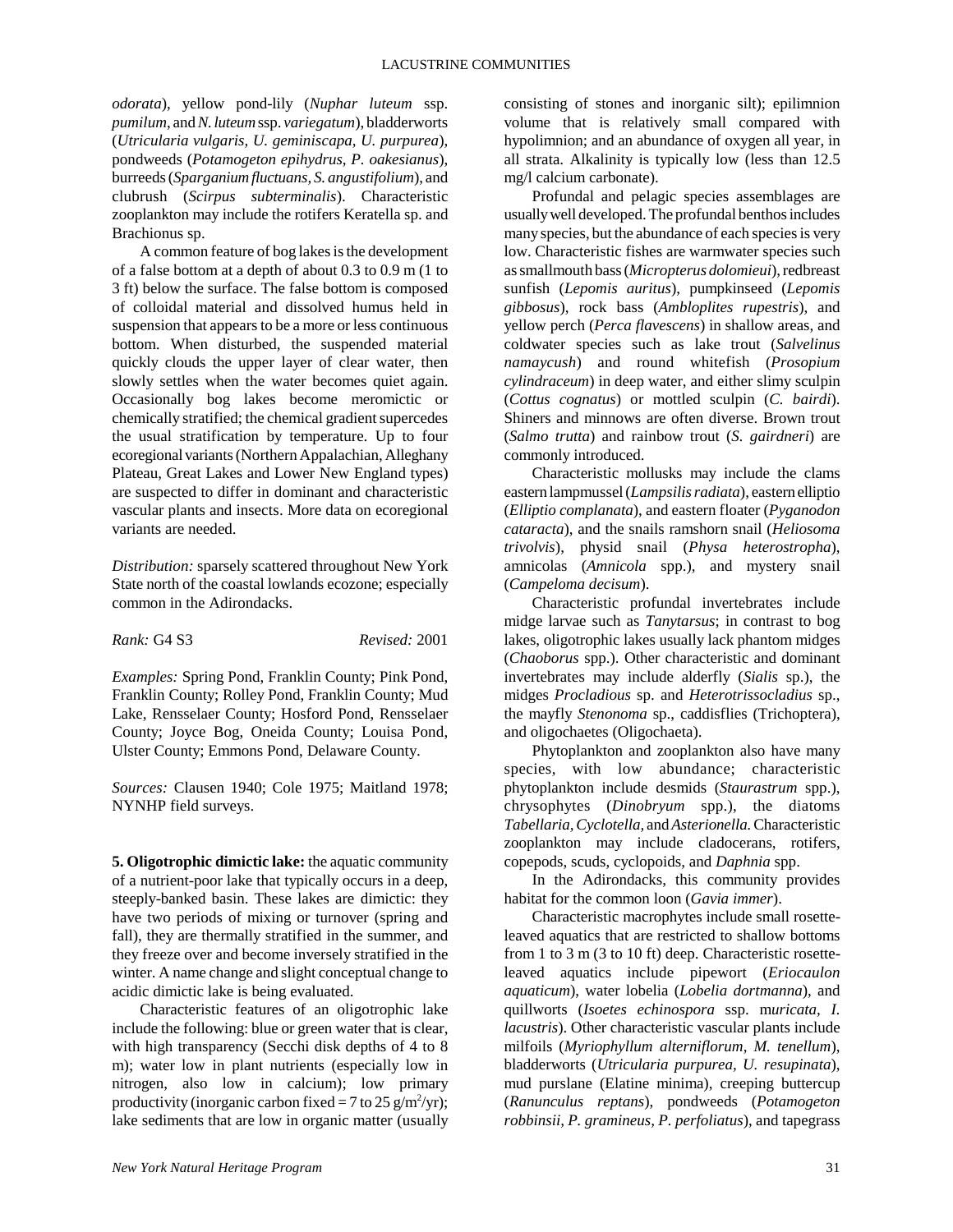(*Vallisneria americana*). The macroalgae Nitella flexilis may be abundant in the sublittoral zone.

This lake type may contain numerous habitat features including underwater cliffs, talus slopes, boulder fields, pavement, sand flats, as well as differing vegetation associations at different depths and on different substrates. Four to seven ecoregional variants are suspected to differ in dominant and characteristic vascular plants, fishes, mollusks, and insects. More data on regional variants are needed.

*Distribution:* throughout New York State, usually at high elevations, especially common in the Adirondacks.

### *Rank:* G4 S3

*Examples:* Lake George, Warren and Essex Counties; Schroon Lake, Essex and Warren Counties; Wolf Pond, Essex County; Lake Lila, Hamilton County; Pine Pond, Franklin County; Chubb Lake, St. Lawrence County; Shaver Pond, Rensselaer County; Skaneateles Lake, Onondaga and Cayuga Counties.

*Sources:* Bloomfield 1978a; Cole 1975; Ferris et al. 1980; Maitland 1978; Roberts et al. 1985; NYNHP field surveys.

**6. Mesotrophic dimictic lake:** the aquatic community of a lake that is intermediate between an oligotrophic lake and a eutrophic lake. These lakes are dimictic: they have two periods of mixing or turnover (spring and fall); they are thermally stratified in the summer, and they freeze over and become inversely stratified in the winter. A conceptual change is being evaluated,

splitting this lake type into acidic versus alkaline dimictic lakes.

Characteristic features of a mesotrophic lake include the following: water that is moderately clear, with medium transparency (Secchi disk depths of 2 to 4 m); water with moderate amounts of plants nutrients; moderate primary productivity (inorganic carbon fixed  $= 25$  to 75 g/m<sup>2</sup>/yr); lake sediments with moderate amounts of organic matter; and moderately welloxygenated water. Alkalinity is typically moderate (slightly greater than 12.5 mg/l calcium carbonate).

Profundal and pelagic species assemblages are usually well developed. Characteristic fishes are warmwater fishes such as yellow perch (*Perca flavescens*), largemouth bass (*Micropterus salmoides*), smallmouth bass (Micropterus dolomieui), northern pike (*Esox lucius*), bluegill (*Lepomis macrochirus*), and pumpkinseed (*L. gibbosus*).

Characteristic invertebrates may include the clam *Pisidium* sp. and the mayfly Hexagenia sp..

These lakes typically have a diverse mixture of

submerged macrophytes, such as several species of pondweeds (*Potamogeton amplifolius, P. praelongus, P. robbinsii*), tapegrass (*Vallisneria americana*), and bladderworts (*Utricularia* spp.).

Characteristic plankton may include the phytoplankton *Asterionella* and the zooplankton *Daphnia dubia.* More data on this community are needed.

*Distribution:* throughout New York State.

*Rank:* G4 S3S4 *Revised:* 2001

*Examples:* Hemlock Lake, Livingston and Ontario Counties; Lower St. Regis Lake, Franklin County; Rich Lake, Essex County; Yellow Lake, St. Lawrence County.

*Sources:* Bloomfield 1978a; Cole 1975; Maitland 1978; NYNHP field surveys.

**7. Eutrophic dimictic lake:** the aquatic community of a nutrient-rich lake that occurs in a broad, shallow basin. These lakes are dimictic: they have two periods of mixing or turnover (spring and fall); they are thermally stratified in the summer, and they freeze over and become inversely stratified in the winter. A name change and slight conceptual change to alkaline dimictic lake is being evaluated.

Characteristic features of a eutrophic lake include the following: yellow, green, or brownish-green water that is murky, with low transparency (Secchi disk depths typically less than 2.5 m, but up to 4 m in some cases); water rich in plant nutrients (especially high in phosphorus, nitrogen and calcium), high primary productivity (inorganic carbon fixed = 75 to 250  $g/m^2$ /yr); lake sediments that are rich in organic matter (usually consisting of a fine organic silt or copropel), water that is well-oxygenated above the summer thermocline, but oxygen-depleted below the summer thermocline or under ice; epilimnion volume that is relatively large compared with hypolimnion; and a weedy shoreline. Alkalinity is typically high (greater than 12.5 mg/l calcium carbonate).

Profundal and pelagic species assemblages are usually well developed. Usually there are many species of fish, especially minnows (*Cyprinidae*). Characteristic fishes are warmwater fishes such as yellow perch (*Perca flavescens*), largemouth bass (*Micropterus salmoides*), chain pickerel (*Esox niger*), bluegill (*Lepomis macrochirus*), pumpkinseed (*L. gibbosus*), yellow bullhead (*Ictalurus natalis*), brown bullhead (*I. nebulosus*), white sucker (Catostomus commersoni), golden shiner (*Notemigonus crysoleucas*), common shiner (*Luxilus cornutus*),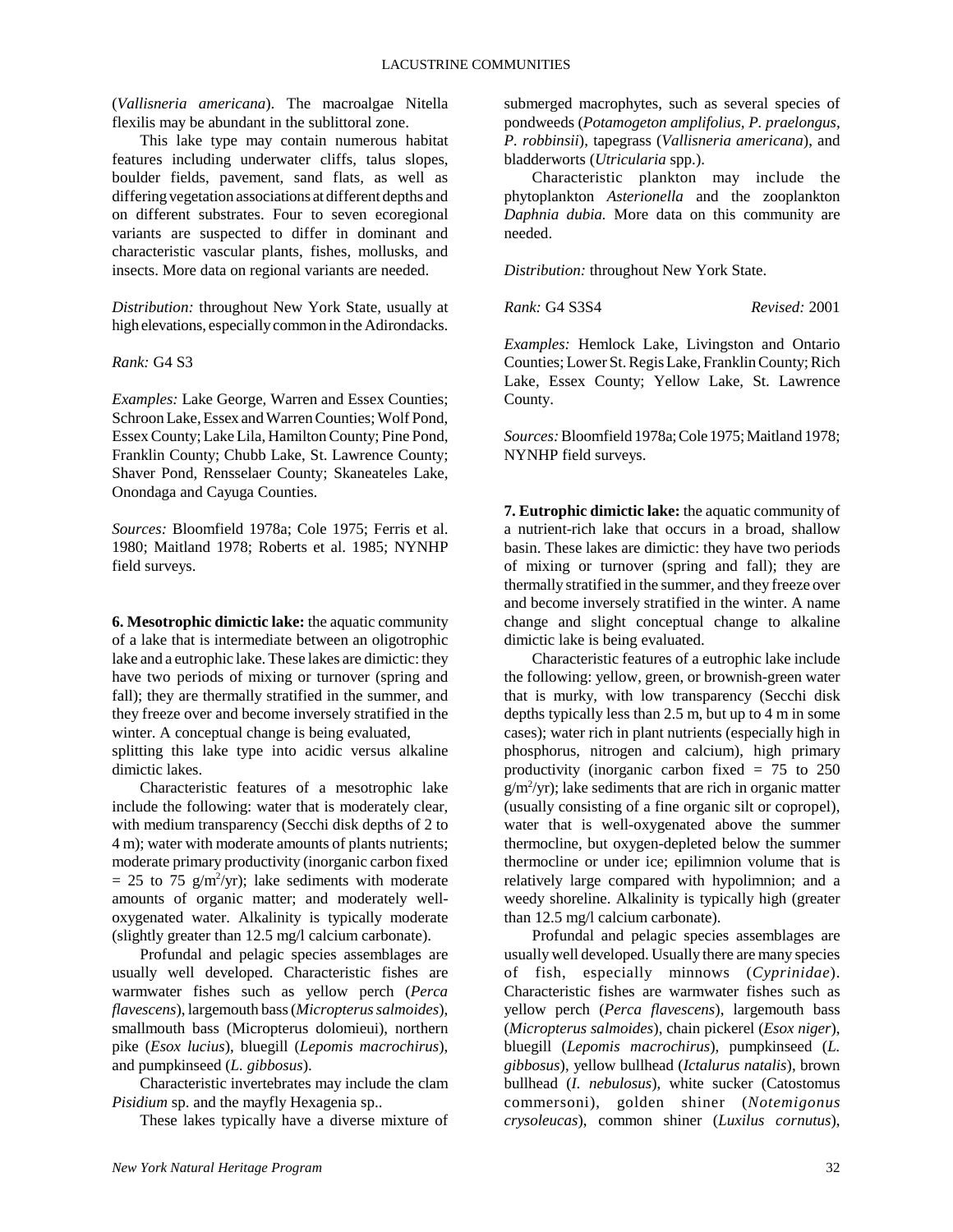northern redbelly dace (*Phoxinus eos*) and stocked white perch (*Morone americana*). Two additional species that are characteristic of eutrophic lakes on Long Island are eastern mudminnow (*Umbra pygmaea*) and pirate perch (*Aphredoderus sayanus*).

The abundant profundal benthos is poor in species, including only species tolerant of low oxygen; characteristic profundal invertebrates are oligochaetes (Oligochaeta), larvae of midges (*Chironomus* spp.), and phantom midges (*Chaoborus* spp.). Phytoplankton and zooplankton are usually abundant, but there are only a few species present; characteristic phytoplankton are cyanobacteria (blue-green algae); other characteristic plankton may include the phytoplankton *Ceolosphaerium, Dinobryon*, and *Asterionella,* and the zooplankton *Bosmina, Keratella, Diaptomus,* and *Daphnia dubia.* 

Aquatic macrophytes are abundant in shallow water, and there are many species present, but species diversity is generally lower than in mesotrophic lakes. Characteristic plants include tapegrass (*Vallisneria americana*), pondweeds (*Potamogeton* spp.), burreeds (*Sparganium* spp.), and the floating aquatic plants white water-lily (*Nymphaea* sp.), yellow pond-lily (*Nuphar luteum*), and water-shield (*Brasenia schreberi*). Typically these are the lakes with nuisance problems of exotic plants such as Eurasian water milfoil (*Myriophyllum spicatum*), water chestnut (*Trapa natans*), and pondweed (*Potamogeton crispus*).

Three to six ecoregional variants are suspected to differ in dominant and characteristic fishes, mollusks, and insects. More data on aquatic macrophytes and macroinvertebrates, as well as regional variants, are needed.

*Distribution:* throughout New York State, usually at low elevations, especially common in the Great Lakes Plains ecozone.

*Rank:* G4 S3S4 *Revised:* 2001

*Examples:* Canandarago Lake, Otsego County; Honeoye Lake, Ontario County; Onondaga Lake, Onondaga County; Saratoga Lake, Saratoga County; Streeter Lake, St. Lawrence County; Chodikee Lake, Ulster County.

*Sources:* Bloomfield 1978a, 1980; Cole 1975; Maitland 1978; NYNHP field surveys.

**8. Summer-stratified monomictic lake:** the aquatic community of a lake that is so deep (or large) that it has only one period of mixing or turnover each year (monomictic), and one period of stratification. These lakes generally do not freeze over in winter (except in

unusually cold years) or form only a thin or sporadic ice cover during the coldest parts of midwinter, so the water circulates and is isothermal during the winter. These lakes are typically thermally stratified only in the summer; they are oligotrophic to mesotrophic and alkaline.

Profundal and pelagic assemblages are usually well developed. The dominant fishes include salmonids such as cisco (*Coregonus artedii*), and lake trout (*Salvelinus namaycush*) as well as yellow perch (*Perca flavescens*), rainbow smelt (*Osmerus mordax*), rock bass (*Ambloplites rupestris*), walleye (*Stizostedion vitreum*), brown bullhead (*Ameiurus nebulosus*), white sucker (*Catostomus commersoni*), and northern pike (*Esox lucius*). Other characteristic fishes may include gar (*Lepisosteus* sp.), bowfin (*Amia calva*), lampreys (Petromyzontidae), lake sturgeon *(Acipenser fulvescens*), burbot (*Lota lota*), sauger (*Stizostedion canadense*), and round whitefish (*Prosopium cylindraceum*).

Characteristic invertebrates may include the mollusks eastern elliptio (*Elliptio complanata*), eastern lampmussel (*Lampsilis radiata*), pocketbook (*L. ovata*), pink heelsplitter (*Potamilus alatus*), floaters (*Pyganodon cataracta, P. grandis*), and mud amnicola (*Amnicola limosa*).

A characteristic crustacean of the hypolimnion of Finger Lake examples is *Senecella calanoides*, which was named after Seneca Lake. Dominant invertebrates of the profundal zone of Lake Champlain are Spheriidae and the oligochaetes *Stylodrilus heringianus* and *Peloscolex variegatus.* Winter epilimnion plankton species assemblages are usually well developed.

Characteristic plankton may include the phytoplankton *Fragilaria* spp. and *Anabaena* spp. in summer, and *Melosira* spp. and *Cryptomonas ovata* in winter, and the zooplankton *Daphnia* spp., and *Diaptomus* spp. in summer, and *Limnocalanus macrurus*, and *Cyclops becuspidatus* in winter.

Characteristic aquatic macrophytes include pondweeds (*Potamogeton gramineus, P. richardsonii, P. pectinatus*), horned pondweed (*Zannichellia palustris*), naiad (*Najas flexilis*), waterweed (*Elodea canadensis*), tapegrass (*Vallisneria americana*), and coontail (*Ceratophyllum demersum*).

The best-known examples in New York are Cayuga Lake, Seneca Lake, and Lake Champlain. These lakes are very deep relative to their size, with mean depths of 54.5 m (179 ft), 88 m (290 ft), and over 18m (60 ft) respectively. The area of these three lakes are 172  $k^2$  (66.4 sq. mi.), 175  $k^2$  (67.7 sq. mi.), and 1,331  $k^2$  (514 sq. mi.) respectively. The Great Lakes (e.g., Lakes Ontario, and Lake Erie) are also summerstratified monomictic lakes, but they are not included in this community because of their larger size, and access to estuarine biota through the St. Lawrence River, and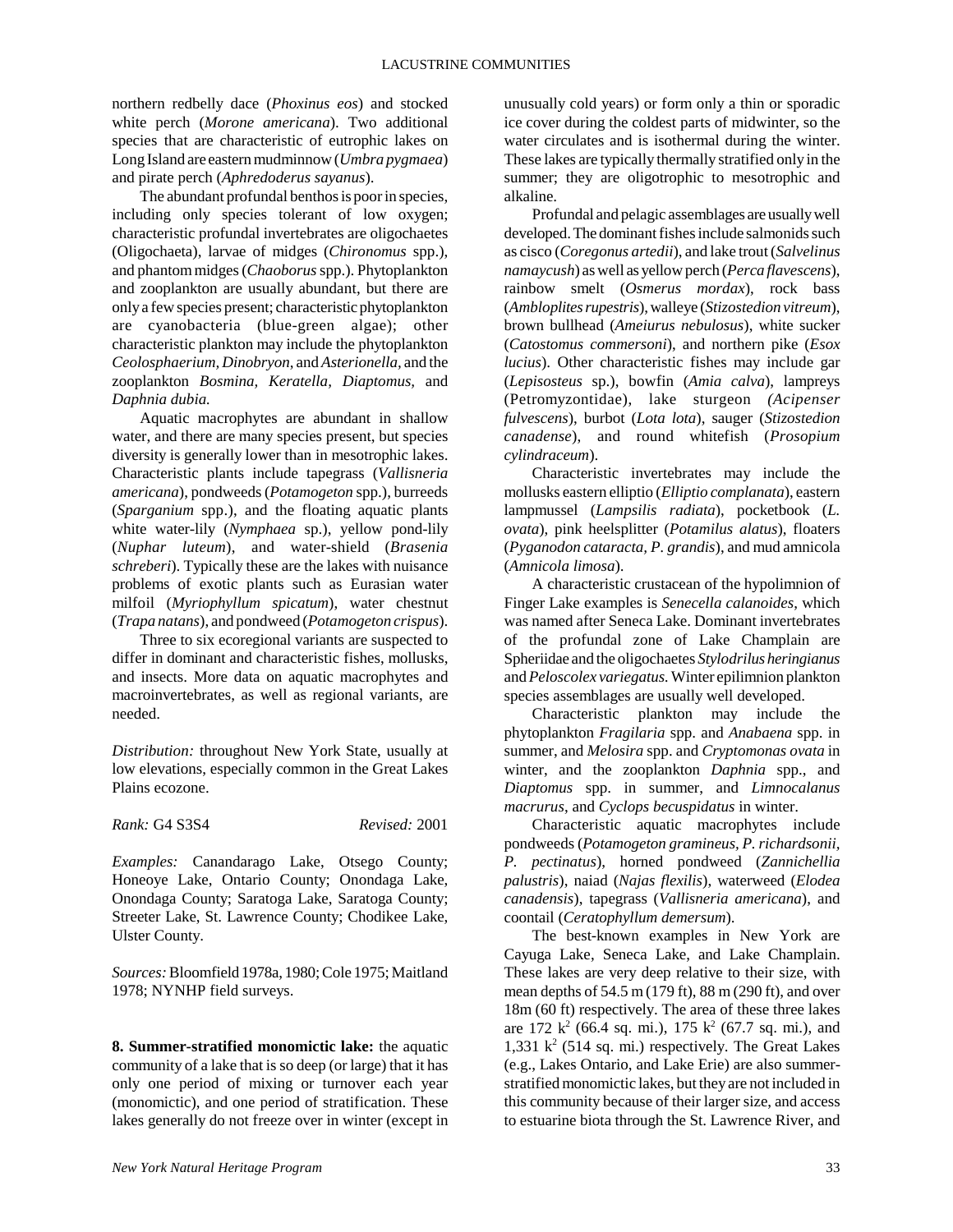the Welland Canal.

Up to two ecoregional variants are possible (Saint Lawrence-Lake Champlain, and Finger Lakes types) with one to few examples of each, potentially differing in dominant, and characteristic vascular plants, fishes, mollusks, and insects.

*Distribution:* uncommon in upstate New York, north of the Coastal Lowlands ecozone; probably restricted to the Finger Lakes in the Great Lakes Plain ecozone, and Lake Champlain in the Adirondacks ecozone.

*Rank:* G3G4 S1S2 *Revised:* 2001

*Examples:* Cayuga Lake, Cayuga, Seneca, and Tompkins Counties; Seneca Lake, Seneca, Schuyler, and Yates Counties; Lake Champlain, Clinton, Essex, and Washington Counties.

*Sources:* Berg 1963; Bloomfield 1978a; Greeley 1930; Lake Champlain Basin Study 1979; Muenscher 1928.

**9. Winter-stratified monomictic lake:** the aquatic community of a large, shallow lake that has only one period of mixing each year because it is very shallow in relation to its size (e.g., Oneida Lake, with a mean depth less than 6 m (20 ft), and surface area of approx.  $200 \text{ k}^2$  (80 square miles), and is completely exposed to winds. These lakes continue to circulate throughout the summer; stratification becomes disrupted at some point during an average summer. These lakes typically never become thermally stratified in the summer, and are only stratified in the winter when they freeze over, and become inversely stratified (coldest water at the surface). They are eutrophic to mesotrophic.

Littoral, and epilimnion species assemblages predominate. Pelagic species assemblages are well developed. Characteristic fishes are walleye (*Stizostedion vitreum*), largemouth bass (*Micropterus salmoides*), yellow perch (*Perca flavescens*), bullhead (*Ictalurus* sp.), white sucker (Catostomus commersoni), muskellunge (*Esox masquinongy*), and trout perch (*Percopsis omiscomaycus*).

Characteristic macroinvertebrates may include isopods (Isopoda), amphipods (Amphipoda), and ramshorn snails (Planorbidae). Characteristic phytoplankton may include *Dinobryon* sp., and *Ceratium* sp. Vascular plants are typically diverse. Characteristic aquatic macrophytes include water stargrass (*Heteranthera dubia*), coontail (*Ceratophyllum demersum*), waterweed (*Elodea* spp.), naiad (*Najas flexilis*), tapegrass (*Vallisneria americana*), and pondweeds (*Potamogeton perfoliatus, P. pectinatus, P. pusillus, P. richardsonii, P. nodosus, P. zosteriformis*). The macroalgae Chara may be

abundant.

Only two to three ecoregional variants are suspected (Great Lakes , Northern Appalachian, and possibly Lower New England types), potentially differing in dominant, and characteristic vascular plants, fishes, mollusks, and insects.

*Distribution:* uncommon in upstate New York, north of the Coastal Lowlands ecozone, and probably restricted to the Great Lakes Plains ecozone, and the St. Lawrence River valley of the Adirondacks ecozone.

*Rank:* G3G4 S2 *Revised:* 2001

*Examples:* Oneida Lake, Oneida, and Oswego Counties; Horseshoe Lake, St. Lawrence County; Black Lake, St. Lawrence County; Perch Lake, Jefferson County.

*Sources:* Berg 1963; Bloomfield 1978b; NYNHP field surveys.

**10. Meromictic lake:** the aquatic community of a relatively deep lake with small surface area that is so protected from wind-stirring that it has no annual periods of complete mixing, and remains chemically stratified throughout the year. These lakes may be protected from mixing by a sheltered surrounding landscape (e.g., a deep basin) or by adjacent tree cover. Meromictic lakes in New York freeze over in winter, so they are thermally stratified in winter; they pass through spring, and fall periods of isothermy without circulating. Meromictic lakes frequently have dichothermic stratification, meaning that the minimum temperature occurs in the middle stratum. The stagnant waters in the lower part of a meromictic lake become heavily loaded with dissolved salts, and lack oxygen. Chemical stratification is most often measured by salinity gradients or total cation, and anion concentrations. Gradients may be present for chemicals such as hydrogen sulfide, ammonia, phosphorus or iron. Flushing rates are typically low. Some examples of this lake type may be dystrophic, and thus resemble bog lakes.

Species diversity is low because very few organisms can tolerate the extreme chemical conditions of the lower strata of a meromictic lake. Fishes are absent or sparse, and confined to the epilimnion. Characteristic fishes are warmwater species, and may include brown bullhead (*Ameiurus nebulosus*), perch, and white sucker (*Catostomus commersoni*).

Characteristic macroinvertebrates may include gastropods (six species of snails in Green Lake Fayetteville), crustaceans (Crustacea), dragonflies (Anisoptera), beetles (Coleoptera), true bugs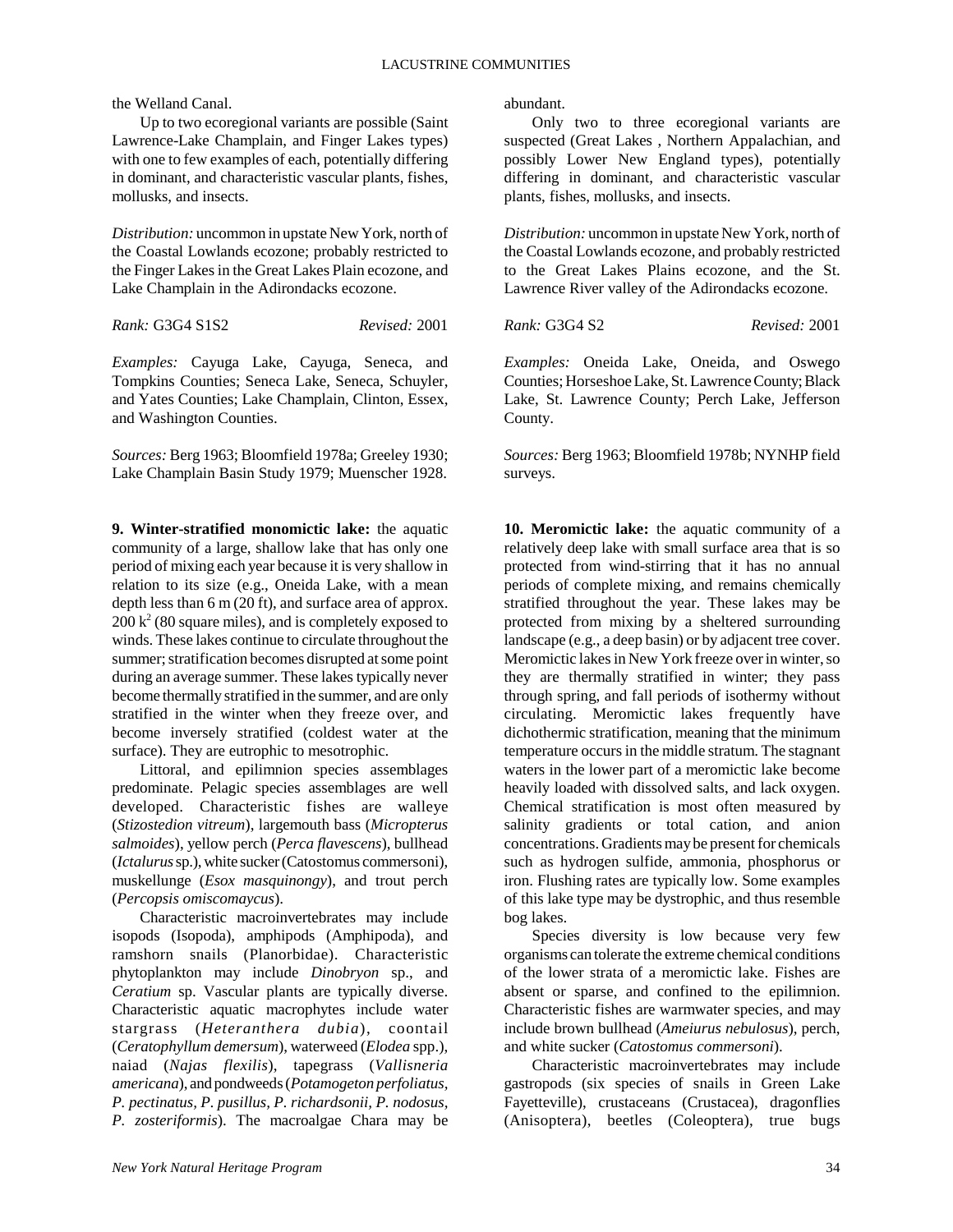(Hemiptera), Megaloptera, and caddisflies (Trichoptera).

Freshwater sponge forms a dense cover in the littoral zone of one example, Potters Pond. Plankton is typically diverse, and dense. A purple sulfur bacterium (*Lamprocystis roseopersicina*) is characteristic of the hypolimnion of Green Lake Fayetteville. Other characteristic plankton may include cyanobacteria, the phytoplankton *Synura* sp., *Asterionella* sp., *Peridium* sp., and *Ceratium hirundinella*, and the zooplankton *Diaphanasoma brachyurium, Ceriodaphnia*, and cyclopoid copepods.

Characteristic vascular plants may include stoneworts (*Chara* spp.), waterweeds (*Elodea* spp.), and pondweeds (Potamogeton spp.).

The best-known example in New York is Green Lake Fayetteville. Two or more ecoregional variants (Great Lakes, Northern Appalachian types) are suspected, potentially differing in dominant, and characteristic vascular plants, insects, and plankton. More data on this community are needed.

*Distribution:* uncommon in upstate New York, north of the Coastal Lowlands ecozone.

*Rank:* G3G4 S1S2 *Revised:* 2001

*Examples:* Green Lake Fayetteville, Onondaga County; Lowery Pond, one of Junius Ponds, Seneca County; Potters Pond, Franklin County; Ballston Lake, Saratoga County.

*Sources:* Berg 1963; Bohannan et al. 1994; Eggleton 1956; Pendl, and Stewart 1986; NYNHP field surveys.

**11. Marl pond:** the aquatic community of a small, shallow spring-fed pond in which the water has a high concentration of calcium; as a result of chemical or photosynthetic removal of carbon dioxide from the water, the calcium precipitates out of the water as calcium carbonate ( $CaCO<sub>3</sub>$ ). This calcium carbonate is deposited on the substrate, and forms a marl sediment. Calcium carbonate levels are typically greater than 50 ppm.

Stoneworts (*Chara* spp.), some other algae, cyanobacteria, and at least one species of moss (*Didymodon tophaceus*) can be involved in photosynthetic precipitation of calcium carbonate; stoneworts are usually present, and abundant in marl ponds. Marl ponds have very low primary productivity, and sparse growth of aquatic macrophytes. Characteristic vascular plants may include the pondweeds *Potamogeton filiformis*, and *P. strictifolius.*

Certain diatoms may be abundant, but low levels of available plant nutrients restrict growth of other

algae, and cyanobacteria. A characteristic plankton in nearby states include calciphilic desmids, the cladoceran *Holopedium*, and calciphilic species of the rotifer *Brachionus* sp. More data on this community are needed.

*Distribution:* known only from the Finger Lakes Highlands subzone of the Appalachian Plateau ecozone; may be other examples in the Great Lakes Plain ecozone.

*Rank:* G3G4 S1 *Revised:* 2001

*Examples:* Cortland Marl Ponds, Cortland County.

*Sources:* Cole 1979; NYNHP field surveys.

**12. Inland salt pond:** the aquatic community of a small, spring-fed pond in which the water is salty from flowing through salt beds in the aquifer. These salt springs occur in central New York, and were once common around Onondaga Lake in Syracuse, and near Montezuma. Most of the springs have been exploited for the production of salt, and are very disturbed or completely destroyed. The pond is permanently flooded, but the water levels fluctuate seasonally. The bottom, and shores of an inland salt pond are very mucky.

The one example of this community that has remained least disturbed is dominated by ditch grass (*Ruppia maritima*), and has at least one species of small fish (probably a killifish, *Fundulus* sp.). Another characteristic plant is the pondweed *Potamogeton pectinatus.* More data on this community are needed.

*Distribution:* known only from the Great Lakes Plain ecozone.

*Rank:* G2 S1 *Revised:* 1990

*Example:* Carncross Salt Pond, Wayne County.

*Sources:* Catling, and McKay 1981; NYNHP field surveys.

**13. Oxbow lake:** the aquatic community of a small, shallow, usually stagnant lake or pond of fluvial origin that occurs in an old river meander or oxbow that has been cut off from an unconfined river or marsh headwater stream by deposition of a levee. The associated river typically overflows this levee periodically, replenishing hydrological, and biotic features of the river into this lake type. Many examples of this lake type may be relatively short-lived in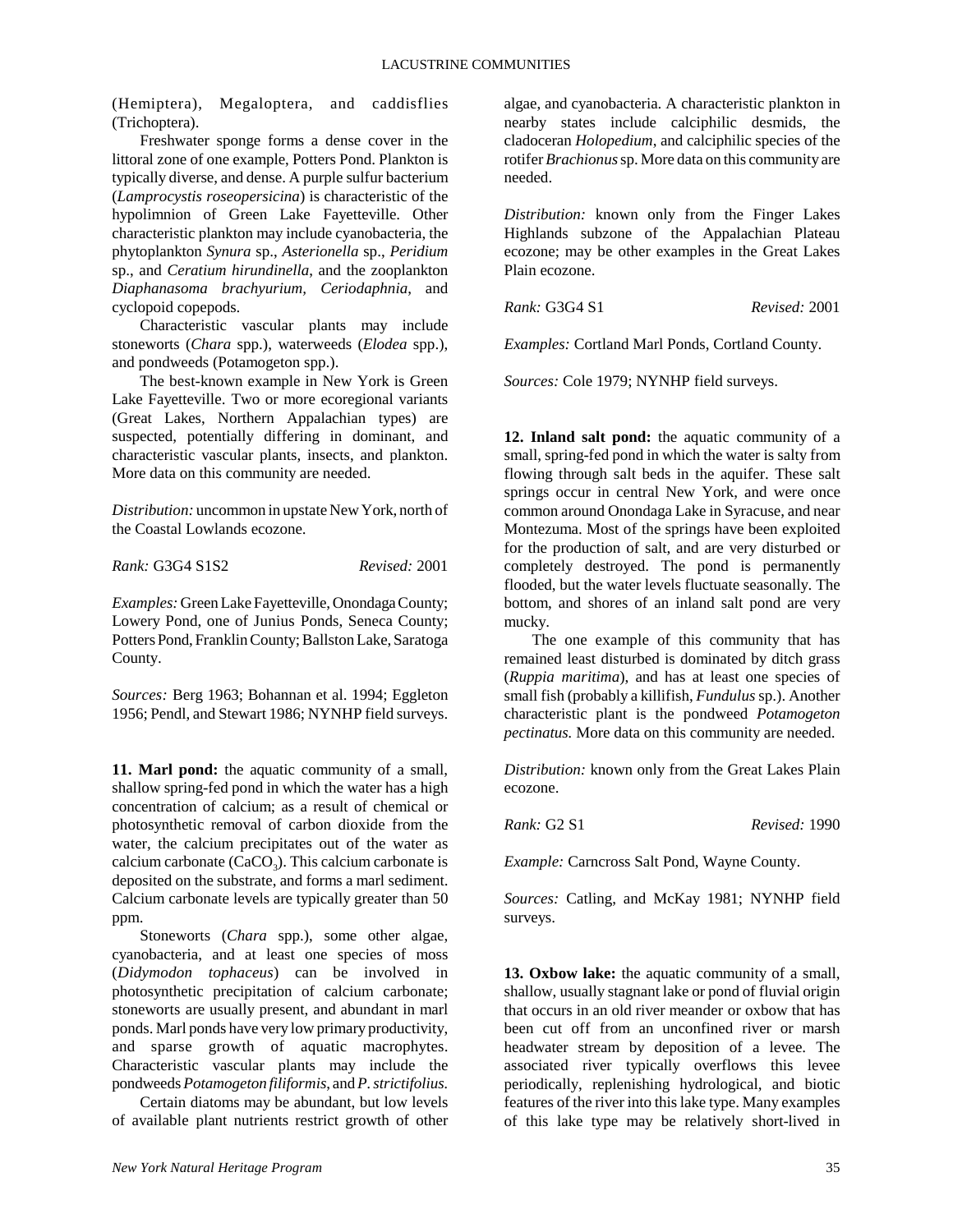dynamic river complexes, transforming into a backwater slough through permanent breaching of the downstream levee, or into a riverine community through permanent breaching of the upstream levee. These are usually eutrophic lakes.

Characteristic biota are typically riverine species assemblages. Aquatic vegetation is abundant; characteristic aquatic macrophytes may include species typical of eutrophic ponds such as pondweeds (*Potamogeton* spp.), white water-lily (*Nymphaea odorata*), and water-shield (*Brasenia schreberi*).

Characteristic fauna may include odonates (Odonata). Four to seven ecoregional variants are suspected to differ in dominant, and characteristic vascular plants, fishes, mollusks, and insects. Up to three morphological variants are known: 1) classical oxbow lakes formed from old river channels, 2) small levee lakes formed as pools from levee overwash, and 3) floodplain lakes formed, and replenished during high annual water of the associated river. More data on this community are needed.

*Distribution:* throughout New York State north of the Coastal Lowlands ecozone, usually at low elevations.

*Rank:* G4 S3 *Revised:* 2001

*Examples:* Raquette River, Franklin County; North Branch Moose River, Herkimer County; Schroon River, Essex County; Little River, St. Lawrence County; Hemp Pond, Livingston County.

*Source:* NYNHP field surveys.

**14. Coastal plain pond:** the aquatic community of the permanently flooded portion of a coastal plain pond with seasonally, and annually fluctuating water levels. These are shallow, groundwater-fed ponds that occur in kettle-holes or shallow depressions in the outwash plains south of the terminal moraines of Long Island, and New England. A series of coastal plain ponds are often hydrologically connected, either by groundwater, or sometimes by surface flow in a small coastal plain stream. Water is typically acidic, darkly stained, and has low transparency. The substrate is typically sand to muck.

Aquatic vegetation may be abundant; characteristic plants include water-shield (*Brasenia schreberi*), white water-lily (*Nymphaea odorata*), bayonet-rush (*Juncus militaris*), spikerush (*Eleocharis robbinsii*), bladderworts (*Utricularia purpurea, U. fibrosa*), water milfoil (*Myriophyllum humile*), naiad (*Najas flexilis*), waterweed (*Elodea* spp.), pondweed (*Potamogeton oakesianus*), pipewort (Eriocaulon aquaticum), brownfruited rush (Juncus pelocarpus), golden-pert (Gratiola aurea), and a peat moss (*Sphagnum macrophyllum*).

Characteristic fishes include chain pickerel (*Esox niger*), banded sunfish (*Enneacanthus obesus*), and eastern mudminnow (*Umbra pygmaea*). Coastal plain ponds are breeding ponds for tiger salamander (*Ambystoma tigrinum*). Other characteristic fauna may include painted turtle (*Chrysemys picta*), wood duck (*Aix sponsa*), and muskrat (*Ondatra zibethicus*). More data on this community are needed.

*Distribution:* in the Coastal Lowlands ecozone on Long Island.

*Rank:* G3G4 S2 *Revised:* 2001

*Examples:* Crooked Pond, Suffolk County; Scoys Pond, Suffolk County; Kents Pond, Suffolk County; Weeks Pond, Suffolk County.

*Sources:* Muenscher 1939; Theall 1983; NYNHP field surveys.

**15. Oligotrophic pond:** the aquatic community of a small, shallow, nutrient-poor pond. The water is very clear, and the bottom is usually sandy or rocky. Oligotrophic ponds are too shallow to remain stratified throughout the summer; they are winter-stratified, monomictic ponds. Additional characteristic features of an oligotrophic pond include the following: blue or green water with high transparency (Secchi disk depths of 4 to 8 m); water low in plant nutrients (especially low in nitrogen, also low in calcium); low primary productivity (inorganic carbon fixed = 7 to 25  $g/m^2/yr$ ). Alkalinity is typically low (less than 12.5 mg/l calcium carbonate). A name change, and slight conceptual change to acidic pond is being evaluated.

Aquatic vegetation is typically sparse, and species diversity is low. Littoral, epilimnion, and acidic tolerant species assemblages usually predominate. Characteristic species are rosette-leaved aquatics such as pipewort (*Eriocaulon aquaticum*), water lobelia (*Lobelia dortmanna*), and quillwort (*Isoetes echinospora*). Additional characteristic aquatic macrophytes may include pondweed (*Potamogeton epihydrus*), milfoil (*Myriophyllum farwellii*), bladderwort (*Utricularia vulgaris*), and burreed (*Sparganium fluctuans*).

Fish diversity is typically low, and fish assemblages are generally poorly developed. Oligotrophic ponds may have either coldwater or warmwater fishes, depending upon summer temperatures. Very small ponds with no inlet or outlet may lack fish, and have an abundance of aquatic insects. A characteristic fish of the coldwater ponds is brook trout (*Salvelinus fontinalis*). Native populations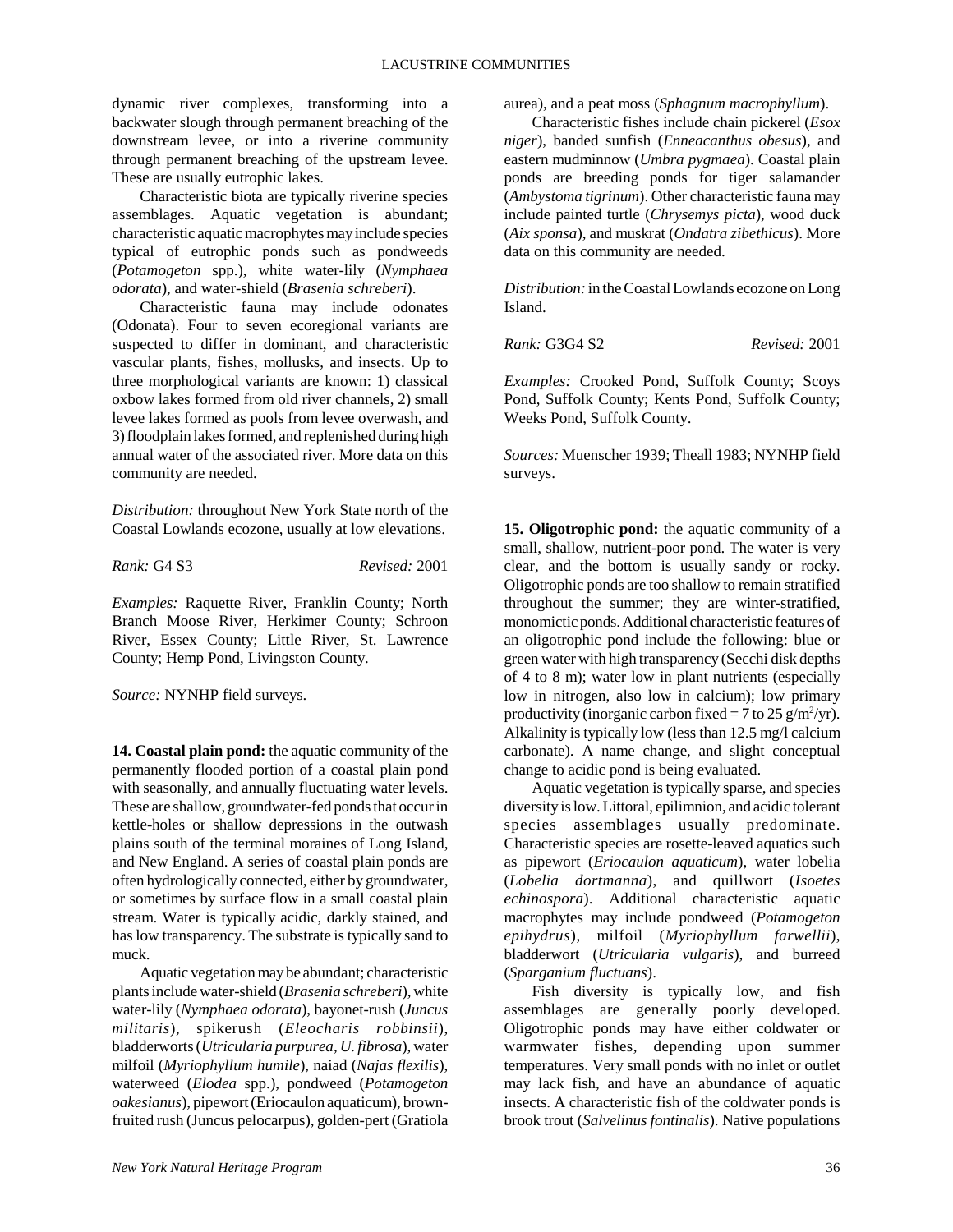of brook trout have been extirpated from most examples in the state. Additional characteristic fishes may include creek chub (*Semotilus atromaculatus*). Characteristic macroinvertebrates may include the clam *Pisidium* sp., several odonates (*Aeshna* spp., *Ischnura* spp., *Cordulia* spp., and *Leucorrhina* spp.), diving beetles (Dytiscidae), water boatman (Corixidae), and backswimmers (Notonectidae). Characteristic plankton may include the phytoplankton *Tabellaria*, and *Asterionella*, and the zooplankton *Keratella*, and *Nauplii.* 

Three to four ecoregional variants (Northern Appalachian, Lower New England, Alleghany Plateau, and possibly North Atlantic Coast types) are suspected to differ in dominant, and characteristic vascular plants, fishes, mollusks, and insects.

Tarn pond, and flow-through or fluvial pond might be distinct variants worthy of recognition as separate communities, but need further evaluation. Tarn ponds occur in alpine to subalpine zones, and are typically frozen annually for extended periods. Characteristic vegetation of tarn ponds may include bladderwort (*Utricularia geminiscapa*), pondweed (*Potamogeton confervoides*), and floating-heart (*Nymphoides cordata*). Characteristic animals of tarn ponds may include lake trout (*Salvelinus alpinus*). Flow-through ponds are closely associated with riverine complexes (e.g., large natural widenings of rivers or large impoundments of river channels dammed by beaver), and have a high flushing rate. Characteristic animals of flow-through ponds may include beaver *(Castor canadensis*). More data on regional variants are needed.

*Distribution:* throughout New York State, usually at high elevations; more common in the Adirondacks, also occurs in the Appalachian Plateau, Taconic Highlands, and Tug Hill ecozones.

*Rank:* G4 S4 *Revised:* 2001

*Examples:* South Pond, Hamilton County; Kildare Pond, St. Lawrence County; Rensselaer Plateau, Rensselaer County; Tug Hill Plateau, Lewis, Oswego, and Jefferson Counties.

*Source:* NYNHP field surveys.

**16. Eutrophic pond:** the aquatic community of a small, shallow, nutrient-rich pond. The water is usually green with algae, and the bottom is mucky. Eutrophic ponds are too shallow to remain stratified throughout the summer; they are winter-stratified, monomictic ponds. Additional characteristic features of a eutrophic pond include the following: water that is murky, with low transparency (Secchi disk depths typically less than 4 m); water rich in plant nutrients (especially high in phosphorus, nitrogen, and calcium), high primary productivity (inorganic carbon fixed  $= 75$  to 250  $g/m^2$ /yr);, and a weedy shoreline. Alkalinity is typically high (greater than 12.5 mg/l calcium carbonate). A name change, and slight conceptual change to alkaline pond is being evaluated.

Species diversity is typically high. Aquatic vegetation is abundant. Littoral, and epilimnion species assemblages usually predominate. Characteristic plants include coontail (*Ceratophyllum demersum*), duckweeds (*Lemna minor, L. trisulca*), waterweed (*Elodea canadensis*), pondweeds (*Potamogeton* spp.), water starwort (*Heteranthera dubia*), bladderworts (*Utricularia* spp.), naiad (*Najas flexilis*), tapegrass (*Vallisneria americana*), algae (*Cladophora* spp.), yellow pond-lily (*Nuphar luteum*), and white water-lily (*Nymphaea odorata*). Characteristic fishes are usually warmwater fishes. Characteristic macroinvertebrates may include several types of odonates (*Aeshna* spp., *Ischnura* spp., *Gomphus* spp., and *Basiaeschna* spp.), and leeches (Hirundinae). Characteristic, and dominant plankton may include the phytoplankton *Chrysosphaerella longispina*, and *Ceratium* spp., and the zooplankton *Nauplii*, rotifers such as *Keratella,* cyclopoids, and cladocerans.

Three to seven ecoregional variants (including Northern Appalachian, Great Lakes, Lower New England types) are suspected to differ in dominant, and characteristic vascular plants, fishes, mollusks, and insects. Flow-through or fluvial pond might be a distinct variant worthy of recognition as a separate community type, but needs further evaluation. Flowthrough ponds are closely associated with riverine complexes (e.g., large natural widenings of rivers or large beaver impoundments of river channels), and have a high flushing rate. Characteristic animals of flow-through ponds may include beaver (*Castor canadensis*). More data on this community are needed.

*Distribution:* throughout New York State, and is more common at low elevations, especially in the Great Lakes Plain ecozone, and St. Lawrence River Valley.

*Rank:* G4 S4 *Revised:* 2001

*Examples:* Black Pond, Jefferson County; Deer Pond, Essex County; Lima Ponds, Livingston County; Rogers Pond, Essex County; Sullivan Pond, Warren County; White Lily Pond, Rensselaer County.

*Sources:* Gilman 1979; NYNHP field surveys.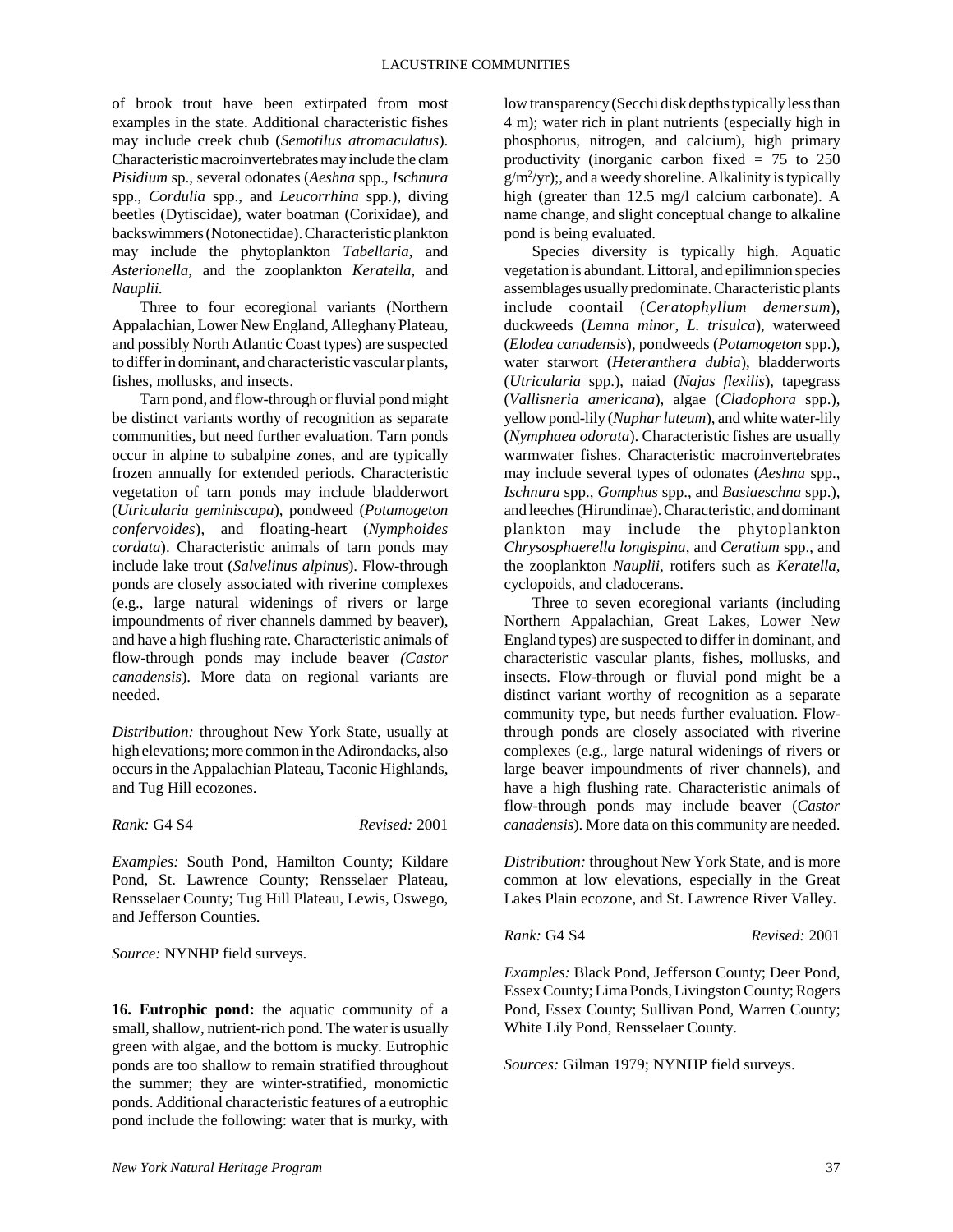## **B. LACUSTRINE CULTURAL**

 This subsystem includes communities that are either created, and maintained by human activities, or are modified by human influence to such a degree that the trophic state, morphometry, water chemistry, or biological composition of the resident community are substantially different from the character of the lake community as it existed prior to human influence.

**1. Lacustrine submerged structure:** the aquatic community associated with an artificially introduced structure submerged in lacustrine waters, such as a pond or lake, that provides habitat for fish and other organisms. This includes structures that have been intentionally sunk for the purpose of attracting fish, as well as sunken ships, disposed waste, submerged bridge abutments, or any other introduced material that provides suitable habitat.

*Distribution:* throughout New York State.

*Rank:* G5 S5 *Revised:* 2001

**2. Acidified lake:** the aquatic community of a formerly alkaline (oligotrophic or mesotrophic), dimictic lake that has received so much acid deposition (pH less than 4.7; sulfate, and nitrate are now the dominant anions in precipitation in the Northeast) that the pH of the lake has decreased significantly. The changes in diatom assemblages in sediment cores from a few of these lakes have been used to infer the pH history of these lakes. Acidified lakes show a large decrease in pH (with pH usually less than 5.25) during the last 30 years relative to pH changes during the previous centuries. Associated with the decrease in pH are significant changes in the biota of the lake, such as a decrease in the number of species of fishes, diatoms, and most aquatic macrophytes present, and a change in the composition of species assemblages. Typically there are blooms of benthic green algae, and cyanobacteria, and an increase in the growth of peat mosses (*Sphagnum* spp.) or bladderworts (*Utricularia* spp.). One bladderwort (*Utricularia geminiscapa*), and one pondweed (*Potamogeton confervoides*) are reported to be restricted to lakes with pH less than 5.1. These lakes may be best distinguished from naturally acidic lakes (e.g., bog lake) through historical comparisons.

*Distribution:* most common in the Adirondacks, but may also occur throughout eastern New York in the Appalachian Plateau, Taconic Highlands, and Hudson Valley ecozones.

*Rank:* G5 S5 *Revised:* 1990

*Example:* Silver Lake Webb, Herkimer County.

*Sources:* Charles 1984; Roberts et al. 1985; Schindler 1988; Singer et al. 1983; Whitehead et al. 1986.

**3. Cultural eutrophic lake:** the aquatic community of a formerly eutrophic to mesotrophic lake that has received an increase in nutrients (especially phosphorus, and nitrogen) from sewage effluent, agricultural runoff, and other pollutants. This nutrient enrichment has resulted in a significant increase in productivity of the lake (especially in the phytoplankton); annual productivity of these lakes exceeds 300 g carbon/m<sup>2</sup>/yr. An extremely eutrophic lake is characterized by high amounts of photosynthetic pigment in the water and, consequently, low transparency; blooms of cyanobacteria are common from midsummer through fall.

Characteristic macrophytes are weedy exotics such as Eurasian water milfoil (*Myriophyllum spicatum*), water chestnut (*Trapa natans*), and pondweed (*Potamogeton crispus*). These macrophytes may grow to high densities, excluding other species, and thus severely reducing species diversity.

*Distribution:* throughout New York State.

*Rank:* G5 S5 *Revised:* 1990

*Sources:* Bloomfield 1978a, 1980.

**4. Farm pond/artificial pond:** the aquatic community of a small pond constructed on agricultural or residential property. These ponds are often eutrophic, and may be stocked with panfish such as bluegill (*Lepomis macrochirus*), and yellow perch (*Perca flavescens*). The biota are variable (within limits), reflecting the species that were naturally or artificially seeded, planted, or stocked in the pond.

*Distribution:* throughout New York State.

*Rank:* G5 S5 *Revised:* 1990

**5. Reservoir/artificial impoundment:** the aquatic community of an artificial lake created by the impoundment of a river with a dam. Reservoirs are constructed to collect water for municipal and/or agricultural water use, to provide hydroelectric power, and to improve opportunities for recreational activities (e.g. boating, swimming), and development.

Characteristic fishes include chain pickerel (*Esox niger*), and other pikes (*Esocidae*); brown bullhead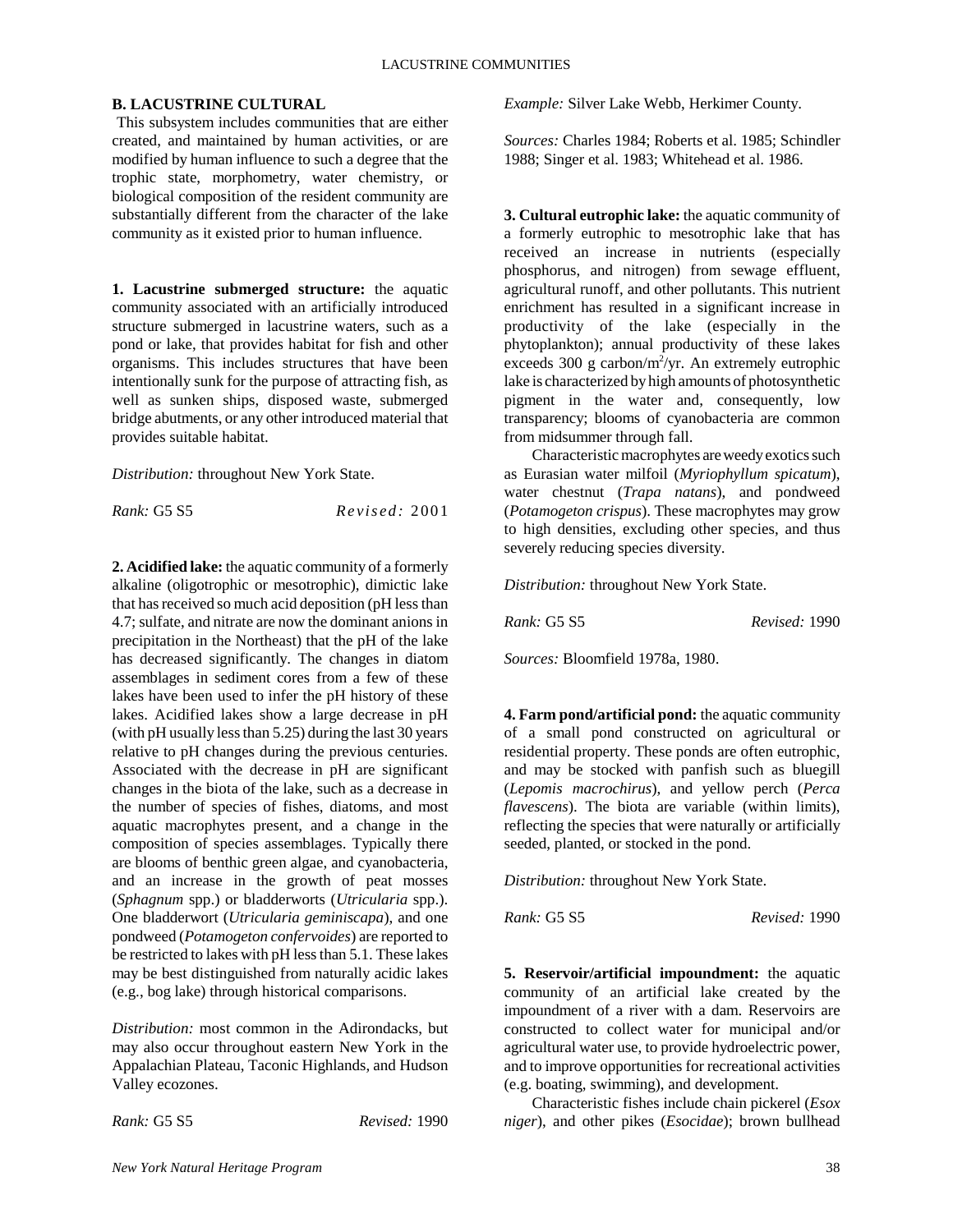(*Ictalurus nebulosus*) or yellow bullhead (*I. natalis*) or both of these; bluegill (*Lepomis macrochirus*) or pumpkinseed (*L. gibbosus*) or both of these; golden shiner (*Notemigonus crysoleucas*), and fathead minnow (*Pimephales promelas*). Reservoirs are often stocked with rainbow trout (*Salmo gairdneri*).

*Distribution:* throughout New York State.

*Rank:* G5 S5 *Revised:* 1990

**6. Quarry pond:** the aquatic community of an excavated basin that is created as part of a rock quarrying operation. The sides of the basin are often very steep, thereby eliminating any shallow shoreline habitats. Water levels usually fluctuate, reflecting recent precipitation patterns.

*Distribution:* throughout New York State north of the Coastal Lowlands ecozone.

*Rank:* G5 S5 *Revised:* 1990

**7. Artificial pool:** the aquatic community of a small pool that is constructed for recreational activities (e.g. swimming) or as a decorative element in a landscape design. The water is typically chlorinated, and flushed on a regular basis to reduce or eliminate the growth of algae, and bacteria; there is minimal development of any aquatic biota.

*Distribution:* throughout New York State.

*Rank:* G5 S5 *Revised:* 1990

**8. Industrial cooling pond:** the aquatic community of an artificial pond constructed as a holding pond to allow for cooling of high temperature industrial effluents.

*Distribution:* throughout New York State.

*Rank:* G5 S5 *Revised:* 1990

**9. Sewage treatment pond:** the aquatic community of an artificial pond constructed for sewage treatment (chemical, and biological decomposition of sewage) prior to release to a stream or aquifer.

*Distribution:* throughout New York State.

*Rank:* G5 S5 *Revised:* 1990

#### **LACUSTRINE REFERENCES**

Berg, C. O. 1963. Middle Atlantic States. Chapter 6 (pp. 191-237) in: Limnology in North America. D. G. Frey, ed. Univ. of Wisconsin Press, Madison, WI.

Bloomfield, J. A., ed. 1978a. Lakes of New York State. Vol. I. Ecology of the Finger Lakes. Academic Press, NY.

Bloomfield, J. A., ed. 1978b. Lakes of New York State. Vol. II. Ecology of the lakes of western New York. Academic Press, NY.

Bloomfield J. A. 1980. Lake of New York State. Vol. III. Ecology of the lakes of east-central New York. Academic Press, NY.

Catling, P. M., J. E. Cruise, K. L. McIntosh, and S. M. McKay. 1975. Alvar vegetation in southern Ontario. Ontario Field Biol. 29: 1-23.

Charles, D. F. 1984. Recent pH history of Big Moose Lake (Adirondack Mountains, New York, U.S.A.) inferred from sediment diatom assemblages. Verh. Internat. Verien. Limnol. 22: 559-566.

Clausen, R. T. 1940. Aquatic vegetation of the Lake Ontario watershed. In: A biological survey of the Lake Ontario watershed. Suppl. to the 29th annual report, 1939. N.Y.S. Conservation Dept., Albany, NY.

Cole, G. A. 1975. Textbook of limnology. The C. V. Mosby Co., Saint Louis, MO.